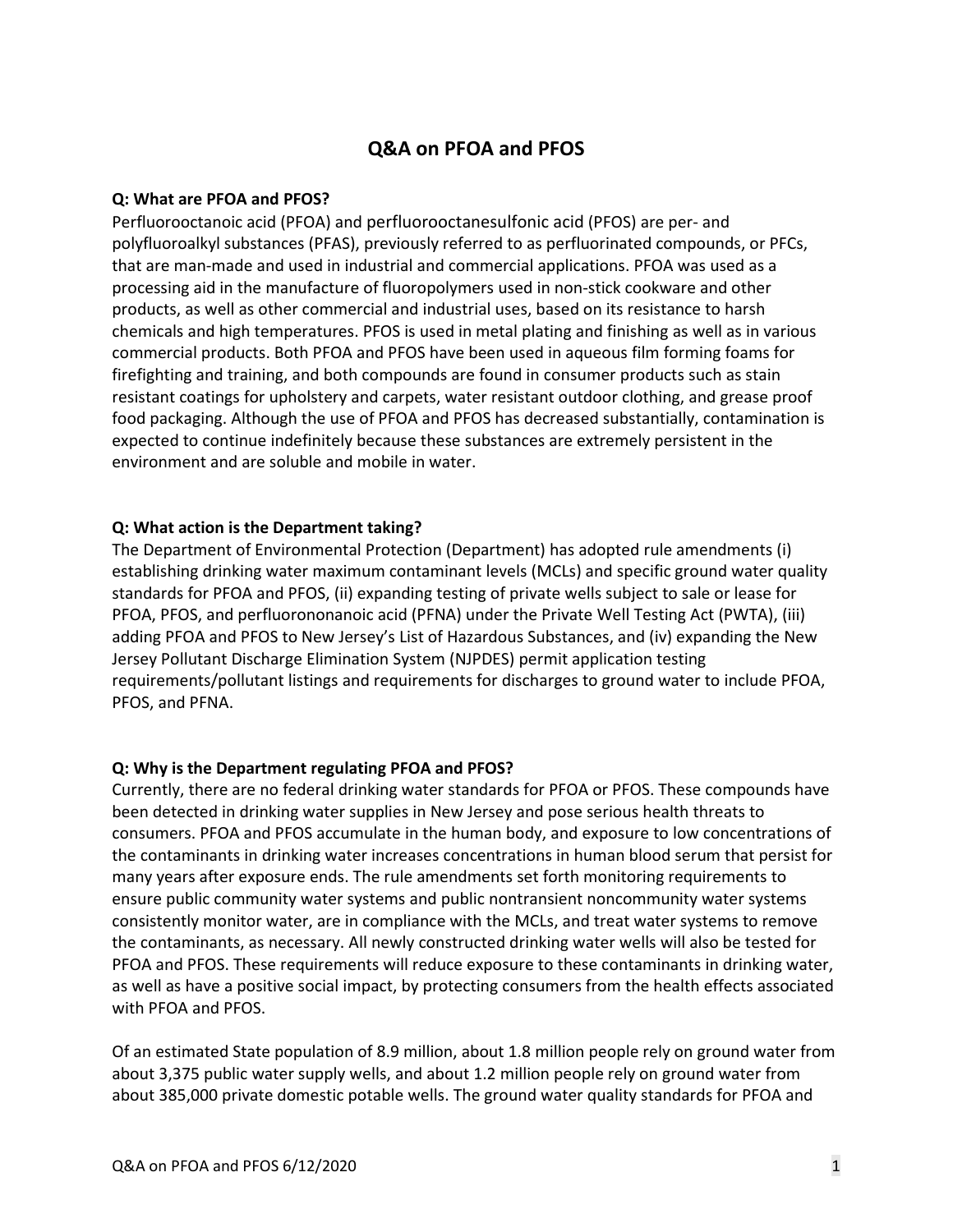PFOS will ensure that current and scientifically-based standards to protect, maintain, and restore ground water quality are in place. The ground water quality standards also establish minimum standards for the remediation of contaminated ground water.

The additions of PFOA and PFOS to the List of Hazardous Substances require owners and operators of major facilities that handle PFOA or PFOS to implement the discharge prevention and control requirements of the Spill Compensation and Control Act (Spill Act), N.J.S.A. 58:10-23.11 et seq., and the Discharge of Petroleum and Other Hazardous Substances (DPHS) rules, N.J.A.C. 7:1E. In addition, adding PFOA and PFOS to the List of Hazardous Substances make available hazardous substance-based funding sources, such as the Spill Compensation Fund (Spill Fund), for the cleanup and removal of PFOA and PFOS discharges under the Spill Act, and enable payment of eligible damage claims regarding PFOA and PFOS discharges pursuant to the Processing of Damage Claims Pursuant to the Spill Compensation and Control Act rules, N.J.A.C. 7:1J.

Adding requirements for PFOA, PFOS, and PFNA to the NJPDES Rules, N.J.A.C. 7:14A, require ground water discharge permittees to monitor for these pollutants and, if the contaminants are detected above the applicable ground water quality standard(s), the permittee will be required to remove the pollutant(s) from its waste stream or provide treatment to meet the ground water quality standard(s).

## **Q: What rules are being amended? What are the changes?**

- 1. **Safe Drinking Water Act (SDWA) Rules (N.J.A.C. 7:10) -** The SDWA Rules incorporate the National Primary Drinking Water Regulations (National Regulations) by reference, including all siting requirements, filtration and disinfection requirements, maximum contaminant levels (MCLs), monitoring and analytical requirements, reporting requirements, public notification requirements, and recordkeeping requirements for public water systems. As allowed by the National Primary Drinking Water Regulations (National Regulations), the SDWA Rules establish New Jersey-specific requirements in certain respects, including the establishment of State-specific MCLs and monitoring requirements.
	- The Department has adopted MCLs of 0.014 micrograms per liter (μg/l, or 14 parts per trillion, ppt) for PFOA and 0.013 μg/l (13 ppt) for PFOS.
	- The Department is requiring that public community water systems' annual consumer confidence reports (CCRs) include information on PFOA and PFOS. The CCRs inform customers about the quality of their drinking water.
- 2. **Discharges of Petroleum and Other Hazardous Substances (DPHS) Rules (N.J.A.C. 7:1E, Appendix A) -** Appendix A of the DPHS Rules lists all substances that, in addition to petroleum and petroleum products, are considered hazardous substances under the Spill Act. The Spill Act establishes a comprehensive scheme to control the transfer and storage of hazardous substances and provides strict liability for cleanup and removal costs (including the costs of remediation and natural resource damages) resulting from any discharge of a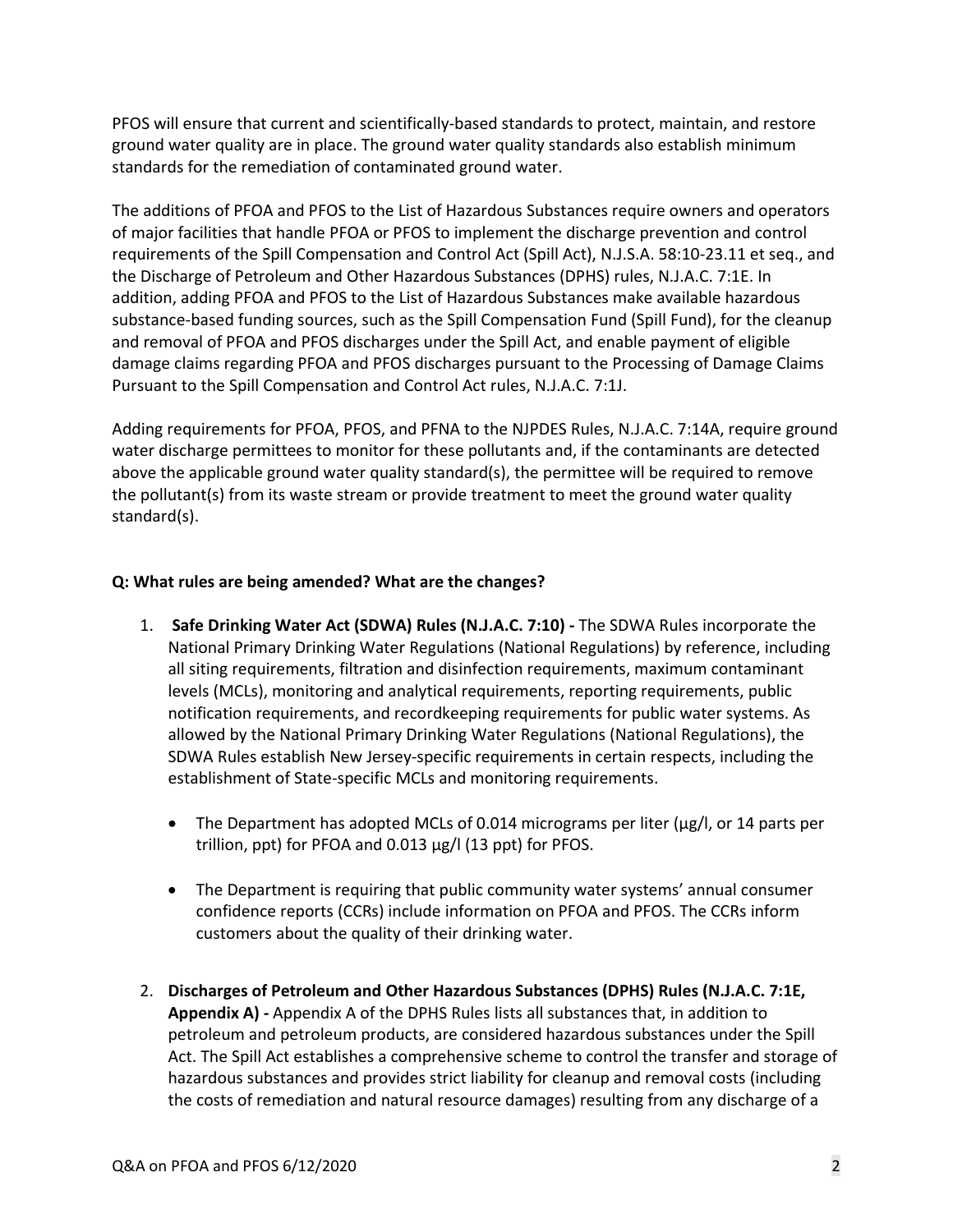hazardous substance. Under a related statute, the Brownfield and Contaminated Site Remediation Act, N.J.S.A. 58:10B-1 et seq., any person liable under the Spill Act, including the discharger of a hazardous substance or a person in any way responsible for a hazardous substance that is discharged, is required to remediate the discharge of the hazardous substance. The Spill Act also provides a fund for compensating businesses and other persons damaged by a discharge of a hazardous substance, provided the person meets certain criteria.

- The addition of PFOA and PFOS to the List of Hazardous Substances designate these compounds as hazardous substances and give the Department additional authority under the Spill Act to respond to a discharge or threat of a discharge of these substances and compel a person in any way responsible to do so.
- The addition of PFOA and PFOS to the List of Hazardous Substances provide an affirmative obligation under the Industrial Site Recovery Act, N.J.S.A. 13:1K-6 et seq., for owners and operators of industrial establishments to report, investigate, and remediate these substances.
- 3. **Ground Water Quality Standards (GWQS) (N.J.A.C. 7:9C) -** The GWQS establish the designated uses for all ground waters of the State, classify the ground waters based on their designated uses, and specify the ground water quality criteria that must be met to support the designated uses. Ground water quality standards serve as the minimum standards for the remediation of contaminated ground water, in accordance with the Remediation Standards, N.J.A.C. 7:26D, and are used to set effluent limits for discharges to ground water under the NJPDES Rules, N.J.A.C. 7:14A.
	- The Department is establishing specific ground water quality standards for PFOA and PFOS of 0.014 micrograms per liter (μg/l, or 14 parts per trillion, ppt) and 0.013 μg/l (13 ppt), respectively.
	- The specific ground water quality standards for PFOA and PFOS replace the interim specific ground water quality standards for PFOA and PFOS of 0.01 μg/l (10 ppt) each, which were established by the Department on March 13, 2019.
- 4. **Private Well Testing Act (PWTA) Rules (N.J.A.C. 7:9E) -** The PWTA Rules establish testing requirements for individual private wells prior to sale or lease of real property to ensure that purchasers and tenants of properties are aware of the quality of their drinking water.
	- Under the adopted rule amendments, private wells subject to sale or lease will be required to be tested for PFOA, PFOS, and PFNA starting December 1, 2021.
- 5. **New Jersey Pollutant Discharge Elimination System (NJPDES) Rules (N.J.A.C. 7:14A) -** The NJPDES Rules establish the requirements for a permit or approval from the Department and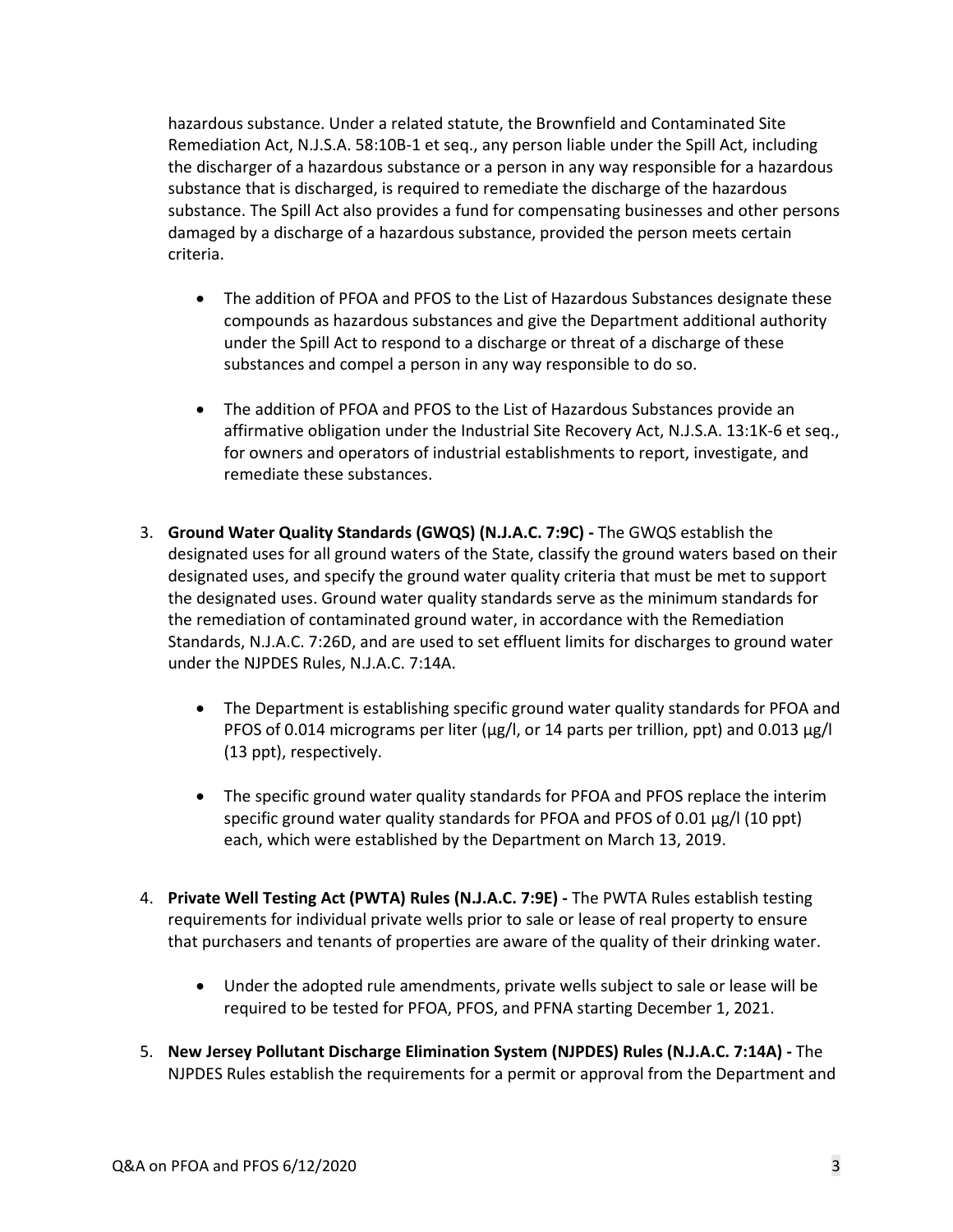set limits. The rules also establish the monitoring requirements for NJPDES permits, which are organized by industrial category, pollutant type, and testing method.

- The Department is adding PFOA, PFOS, and PFNA to the Permit Application Testing Requirements/Pollutant Listings and the Requirements for Discharges to Ground Water.
- Affected dischargers to ground water are subject to monitoring for PFOA, PFOS, and PFNA.
- Applicable clean-up activities are subject to limits established through the ground water quality standards.

### **Q. What are the health risks of PFOA and PFOS?**

There is considerable information on health effects of PFOA and PFOS in humans and animals. In laboratory animals, PFOA and PFOS caused toxicity to the liver and immune system, neurological and behavioral effects, changes in hormone levels, and effects on metabolism. These contaminants also caused decreased growth and development of the fetus and newborn animal. Both PFOA and PFOS caused tumors in animal studies.

From human health studies, the most consistent findings for PFOA and PFOS are increased cholesterol and uric acid levels, as well as increases in some liver enzymes for PFOA. Both contaminants are associated with decreased antibody response to vaccinations, and PFOS is also associated with an increased risk of childhood infections. In a large study of communities with drinking water exposure, PFOA was associated with clinically-defined high cholesterol, kidney and testicular cancer, thyroid disease, ulcerative colitis, and pregnancy-inducted hypertension.

A New Jersey Department of Health fact sheet on PFAS in drinking water is available at [https://www.nj.gov/health/ceohs/documents/pfas\\_drinking%20water.pdf.](https://www.nj.gov/health/ceohs/documents/pfas_drinking%20water.pdf)

### **Q: What are Maximum Contaminant Levels (MCLs) and to whom do they apply?**

An MCL is the highest allowable concentration of a contaminant in water delivered to a user of a public drinking water supply. MCLs apply to public water systems, including public community and public noncommunity water systems. Public community and public noncommunity water systems are required to routinely monitor for contaminants for which MCLs have been established and to take any action necessary to bring the water into compliance with an MCL. Public community water systems are systems that have at least 15 service connections used by year-round residents, or regularly serve at least 25 year-round residents. Public noncommunity water systems include public nontransient noncommunity and public transient noncommunity water systems. Public nontransient noncommunity water systems do not serve year-round residents, but do serve at least 25 of the same individuals for more than six months of any calendar year. Examples include schools and office parks that have their own water source (i.e., their own well) and are not part of a public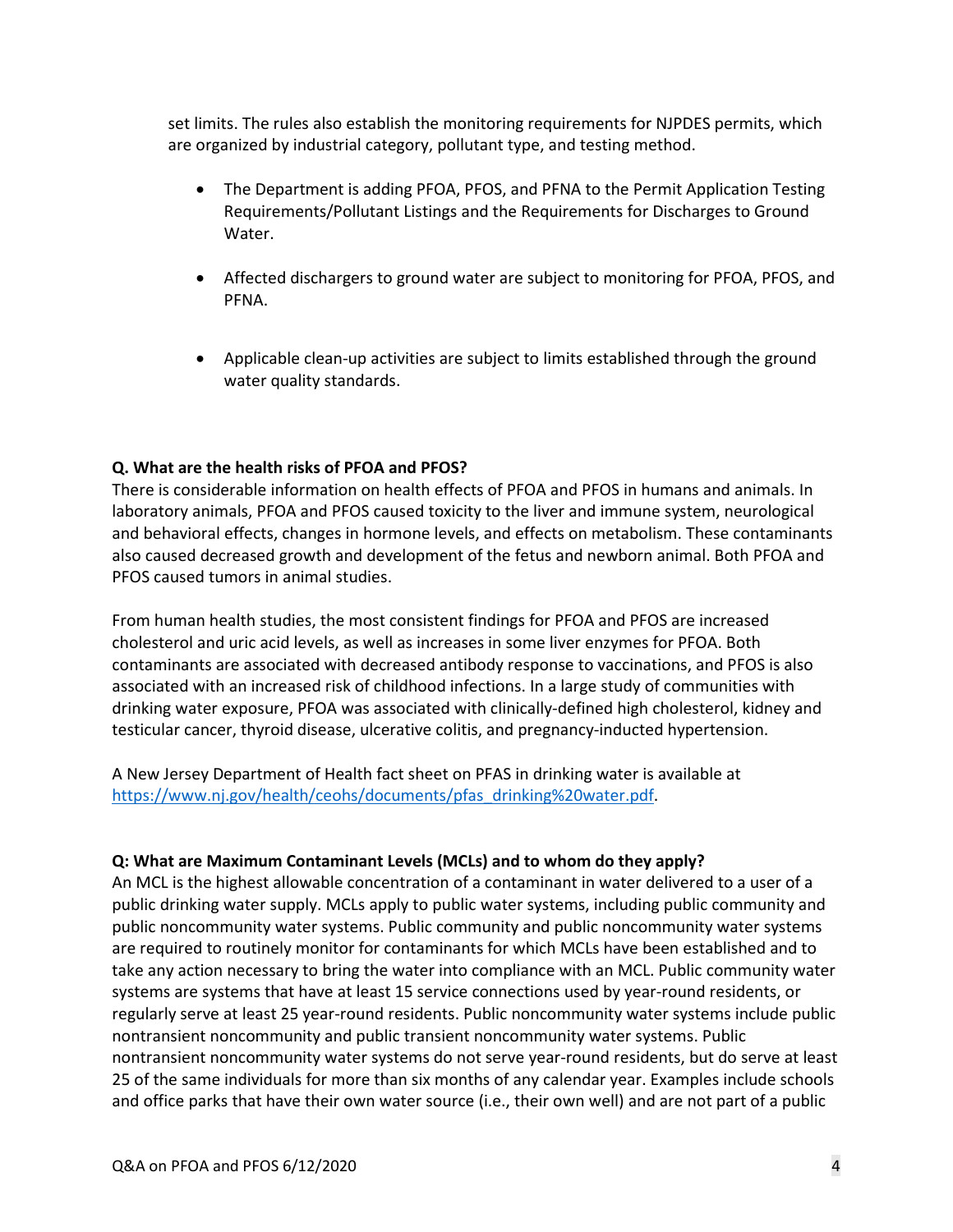community water system. Transient noncommunity water systems include locations where people do not remain for long periods of time (i.e., campgrounds, gas stations).

## **Q. What is the scientific basis of the new Maximum Contaminant Levels (MCLs)?**

The adopted MCLs are intended to be protective for lifetime exposure to PFOA or PFOS from consuming drinking water. The MCLs are primarily based on toxicology studies of PFOA and PFOS in laboratory animals. For PFOA, the MCL of 0.014 μg/l/14 ppt is based on liver toxicity, with consideration of more sensitive effects on the developing fetus. For PFOS, the MCL of 0.013 μg/l/13 ppt is based on immune system toxicity – decreased immune system response to a foreign antibody, analogous to decreased vaccine response in humans.

The new MCLs also consider the increase in blood serum PFOA or PFOS levels that will result from exposure to these levels in drinking water over time. They are intended to minimize increases in exposure and blood serum levels due to drinking water. See next question and response.

## **Q. Why are the New Jersey PFOA and PFOS Maximum Contaminant Levels (MCLs) lower than the USEPA Health Advisories for PFOA and PFOS?**

Scientists from the Department and the New Jersey Drinking Water Quality Institute (DWQI), New Jersey's drinking water advisory body, thoroughly reviewed the basis of the USEPA Health Advisories for PFOA and PFOS. These scientists concluded that the USEPA Health Advisories are not sufficiently protective of human health for two main reasons. First, USEPA did not consider the most sensitive health endpoints from animal studies when developing the Health Advisories. Additionally, the increases in blood serum PFOA and PFOS levels that would occur from exposure to drinking water at the Health Advisory level is excessive – they are well above the range of exposures associated with multiple human health effects.

# **Q. Since everyone is exposed to PFOA and PFOS, why is there such a focus on controlling exposure through drinking water?**

Ongoing exposures from even low levels (e.g., less than 40 ppt) of PFOA or PFOS in drinking water are greater than typical exposures in the general population from sources such as food and consumer products. Since human health effects are associated with even low-level exposures to PFOA and PFOS, it is important to minimize increases in exposure from drinking water.

### **Q. Are infants and children at higher risk than adults?**

Based on currently available human and animal studies, infants and children likely are more sensitive to the effects of PFOA and PFOS than adults. Additionally, infants and children consume more water on a body weight basis than adults, so they likely receive higher exposures than adults using the same drinking water.

The New Jersey Department of Health advises that infant formula and other beverages for infants, such as juice, should be prepared with bottled water when PFOA or PFOS are elevated in drinking water.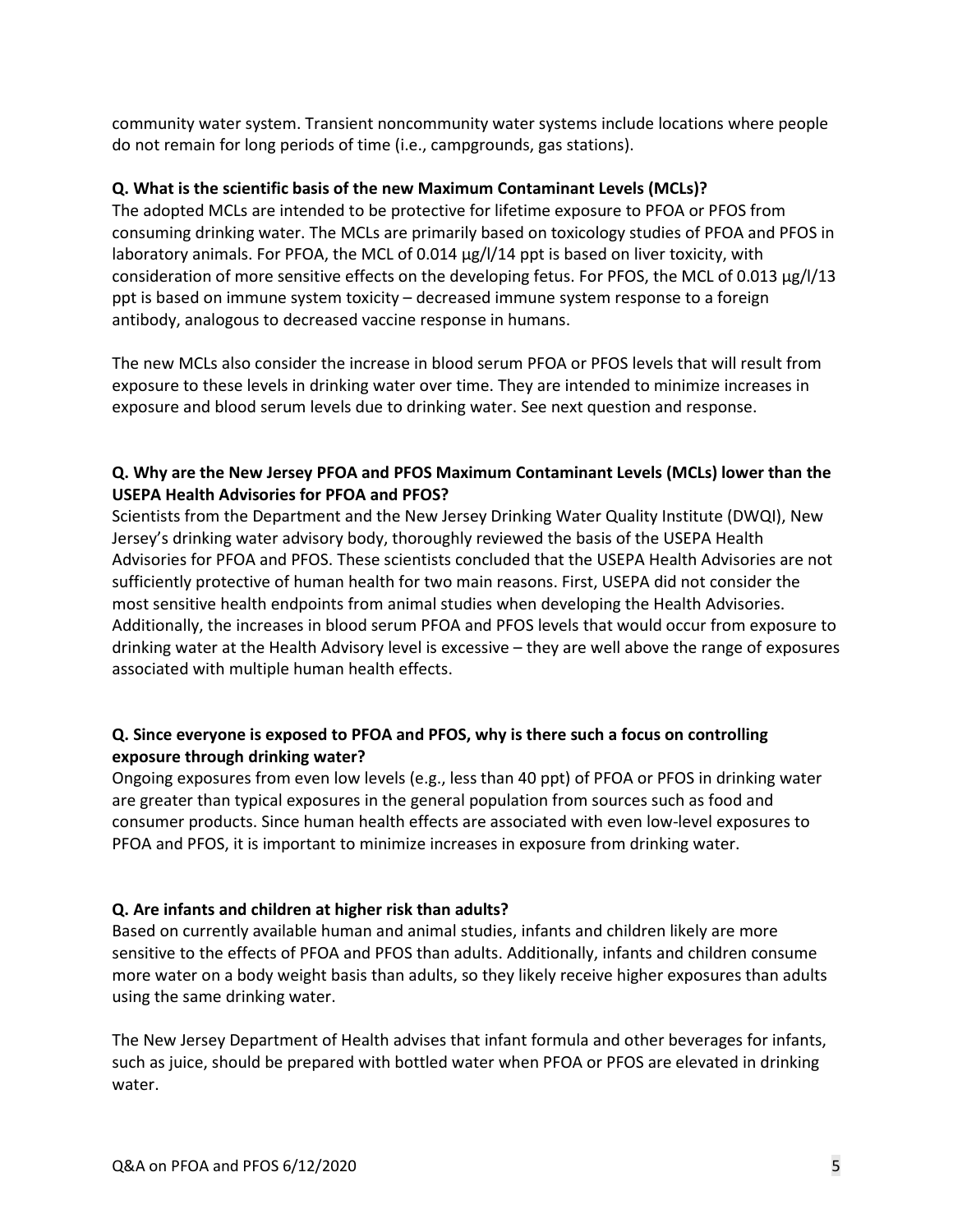## **Q. Should a woman who has been exposed to PFOA or PFOS in drinking water breastfeed her infant?**

Research studies show that PFOA and PFOS are present in breast milk at levels comparable or somewhat higher than the levels in the mother's drinking water. Although PFAS are present in breast milk, the New Jersey Department of Health advises that breast feeding should continue, even if the mother has been exposed to contaminated drinking water, since the benefits of breast feeding are well established (see

[https://www.nj.gov/health/ceohs/documents/pfas\\_drinking%20water.pdf\)](https://www.nj.gov/health/ceohs/documents/pfas_drinking%20water.pdf).

Women who are pregnant, nursing, or considering having children may choose to use home water filters or bottled water to reduce exposure. However, exposure to the fetus and nursing infants is influenced by past exposure to the mother. It will continue after the mother's drinking water exposure ends due to the slow excretion of PFOA and PFOS from the body.

## **Q: What is the relationship between Maximum Contaminant Levels (MCLs) and ground water quality standards?**

The GWQS require that, where an MCL has been promulgated by the Department, the health-based level for the MCL is the specific ground water quality criterion for the same constituent.

## **Q: Why are there sometimes inconsistencies between ground water quality standards and Maximum Contaminant Levels (MCLs) for the same constituents?**

The health-based level is only one of the factors considered in deriving each standard; therefore, the MCL and the ground water quality standard for the same constituent may not always be identical. MCLs and ground water quality standards are promulgated under different regulatory and statutory authority and mandates. While the Department is required to consider risk to human health in deriving both standards, consideration must also be given to analytical capabilities of laboratories, treatment capabilities, and costs of treatment in developing an MCL. Only human health risk (ground water quality criteria) and analytic capabilities (measured as practical quantitation levels, or PQLs) are considered in deriving the ground water quality standards.

## **Q: Why are the interim specific ground water quality standards for PFOA and PFOS different from the specific ground water quality standards and Maximum Contaminant Levels (MCLs)?**

The interim specific ground water quality standards are rounded to one significant figure and the specific ground water quality standards and MCLs are not. Since the interim specific ground water quality standards were established prior to promulgation of MCLs for PFOA and PFOS, the interim specific ground water quality criteria were derived using the formulas and factors required in the GWQS, which also require that derived criteria must be rounded to one significant figure. However, the GWQS also require that, where the Department is promulgating MCLs for the same constituent, the ground water quality criterion must be the same as the health-based level used to establish the MCL. Since the specific ground water quality standards and the MCLs for PFOA and PFOS are being promulgated at the same time, the specific ground water quality criteria for PFOA and PFOS are the health-based MCLs for those two constituents, which are rounded to two significant figures.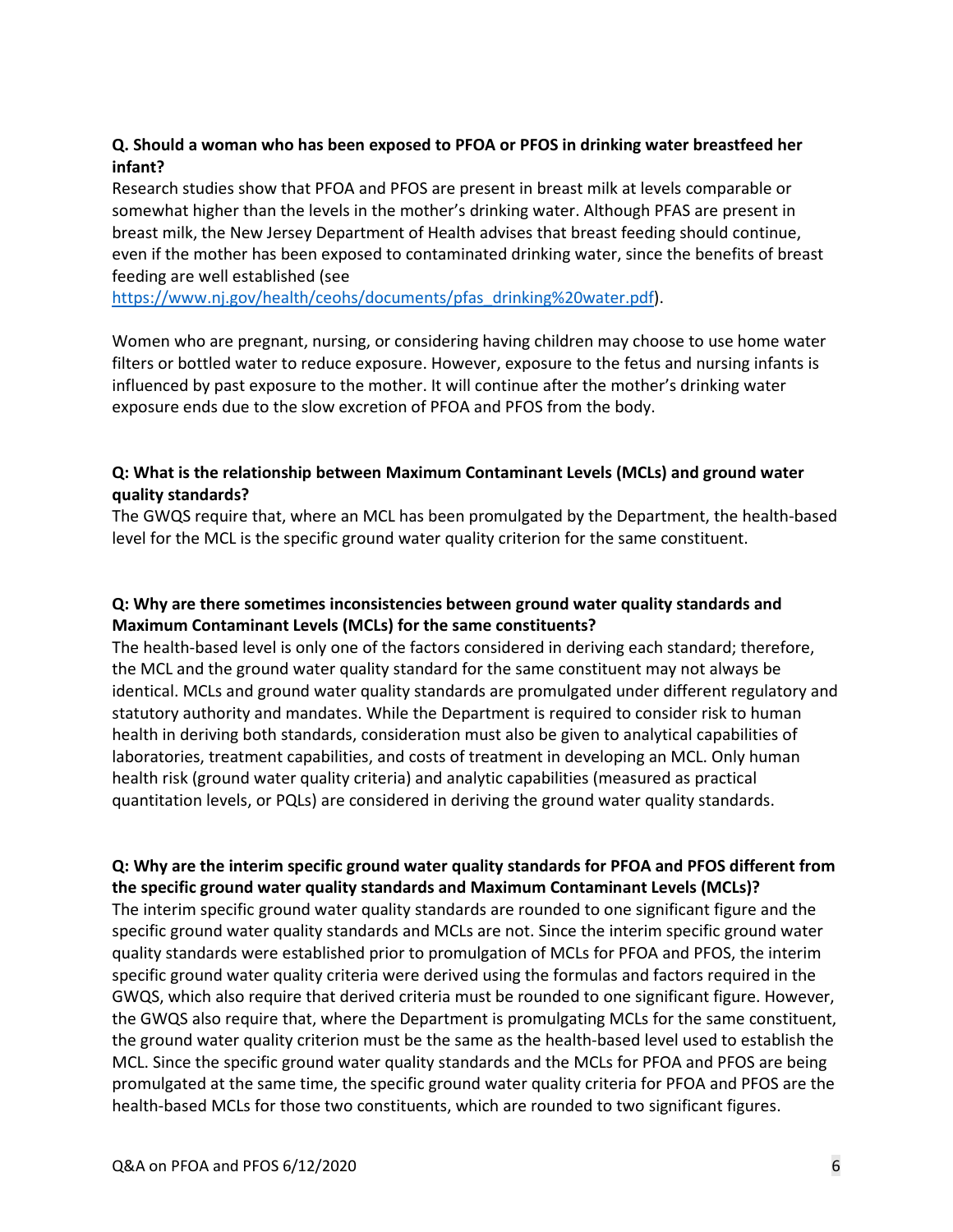## **Q: What is the relationship between the ground water quality standards and the remediation standards for PFOA and PFOS?**

Most of the ground water quality standards at N.J.A.C. 7:9C are adopted by reference as part of the Remediation Standards at N.J.A.C. 7:26D-2.2. Ground water quality standards serve as the minimum standards for remediation of contaminated ground water. The interim specific ground water quality standards for PFOA and PFOS are already being implemented as remediation standards. The specific ground water quality standards for PFOA and PFOS replace the interim specific ground water quality standards as the remediation standards for PFOA and PFOS.

# **Q&A on PFOA and PFOS - Water System Specific Questions**

\_\_\_\_\_\_\_\_\_\_\_\_\_\_\_\_\_\_\_\_\_\_\_\_\_\_\_\_\_\_\_\_\_\_\_\_\_\_\_\_\_\_\_\_\_\_\_\_\_\_\_\_\_\_\_\_\_\_\_\_\_\_\_\_\_\_\_\_\_\_\_\_\_\_\_\_

### **Q: What does our public drinking water system need to do?**

Public community and public noncommunity water systems will be required to comply with new monitoring requirements for PFOA and PFOS (beginning first quarter 2021) and take steps to eliminate PFOA and PFOS from the water delivered to customers if PFOA or PFOS is found at levels exceeding the maximum contaminant levels (MCLs).

### **Q: What are the monitoring requirements for PFOA and PFOS?**

The new monitoring requirements for PFOA and PFOS follow those set for PFNA and the existing federal volatile organic compound (VOC) monitoring framework under the National Primary Drinking Water Regulations (National Regulations. The new requirements are as follows:

- Water systems must initially perform four consecutive quarters of sampling for a contaminant at each point of entry (POE) from which they deliver water into their distribution systems, unless data have been grandfathered by the Department. See question below on grandfathered data.
- If a water system detects the analyte in the initial four quarterly samples, and the results are reliably and consistently below the maximum contaminant level (MCL), the system may reduce its sampling frequency to an annual basis. The annual sample must be taken during the quarter in which the highest sample concentration was previously detected.
	- $\circ$  Once on annual sampling, if the system collects three annual samples with no detections, it can be placed on triennial sampling.
- If a water system has a sample result that is reliably and consistently above the MCL, the water system must continue sampling quarterly.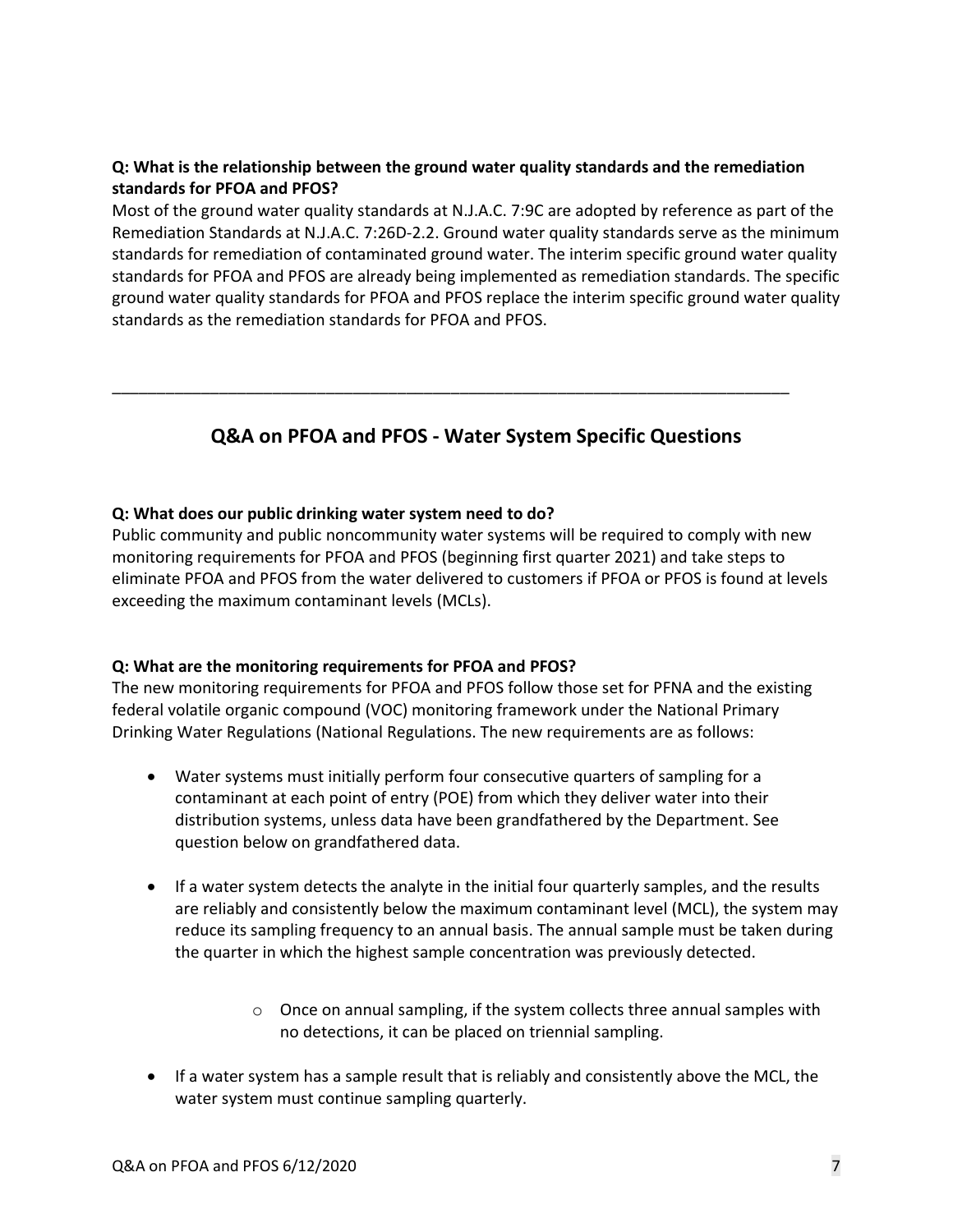- If a water system is treating for PFOA or PFOS, it must continue to monitor quarterly to ensure that the treatment is properly removing the contaminant(s).
- MCL violations are determined by the running annual average of four consecutive quarters of results.
- Monitoring schedules will be posted on the Department's Drinking Water Watch web page, located at [https://www9.state.nj.us/DEP\\_WaterWatch\\_public/index.jsp.](https://www9.state.nj.us/DEP_WaterWatch_public/index.jsp)

## **Q: On behalf of a water system, I submitted PFOA and PFOS data prior to start of monitoring in 2021. Can these data be "grandfathered?"**

The new rule amendments include a "grandfathering" provision that allows water systems to submit monitoring data for PFOA and PFOS prior to the start of monitoring in 2021. The Department will use these data to determine whether monitoring frequency can be reduced to an annual basis. The monitoring data must be collected after January 1, 2019, and reported to the Department on or before the effective date of the rule amendments. Monitoring schedules will be posted on the Department's Drinking Water Watch web page, located at [https://www9.state.nj.us/DEP\\_WaterWatch\\_public/index.jsp.](https://www9.state.nj.us/DEP_WaterWatch_public/index.jsp)

### **Q: What will this cost my municipality?**

The implementation of the rule amendments will, in some cases, result in treatment for public community water systems and public nontransient noncommunity water systems. Treatment costs will vary widely depending on factors such as system size, the number of wells or sources that require treatment, water chemistry, ambient organic matter, and the degree of contamination.

### **Q: Will monitoring be phased in like PFNA?**

No. Under the new requirements, monitoring for all affected water systems will begin in the first quarter of 2021.

#### **Q: How is the Department letting people know about PFOA or PFOS in the water?**

Through media outreach and web resources, the Department is informing the citizens of New Jersey about the new stringent MCLs for PFOA and PFOS in drinking water. Water systems and laboratories have been notified through separate letters and email notifications, as well as technical training on the new rule requirements. Information on water quality will be available through the Department's Drinking Water Watch web page

[\(https://www9.state.nj.us/DEP\\_WaterWatch\\_public/index.jsp\)](https://www9.state.nj.us/DEP_WaterWatch_public/index.jsp) and through each public community water system's Consumer Confidence Report, a Federal reporting requirement that must be sent to customers every year by June 30 for the preceding year. When there is an MCL violation, the water system is required to provide public notification within 30 days of the Department issuing a Notice of Noncompliance.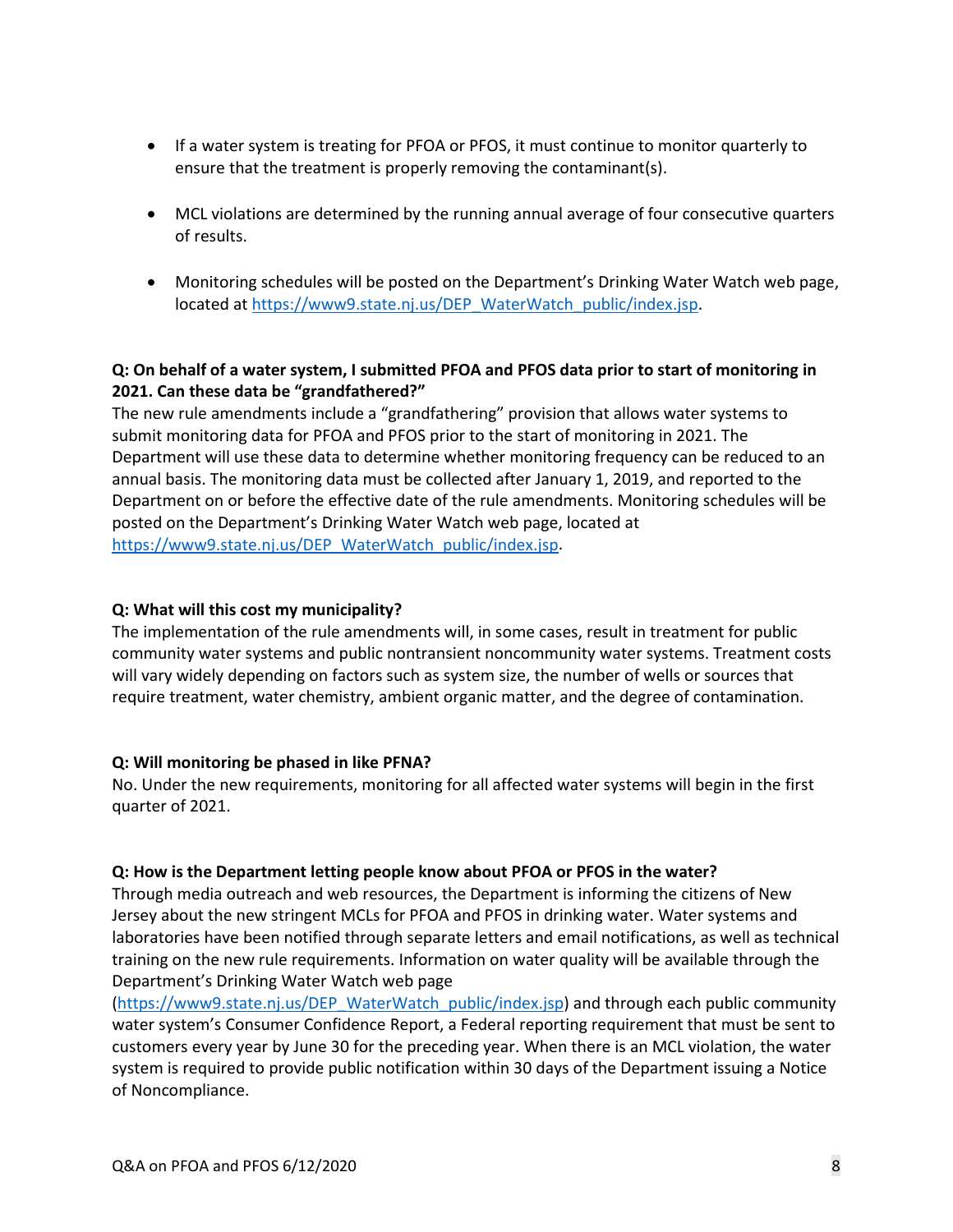#### **Q: How should I let my customers know if PFOA or PFOS has been detected in the water system?**

Water systems will be required to notify customers of detections through the Consumer Confidence Report. Customers should also be referred to the Drinking Water Watch web page [\(https://www9.state.nj.us/DEP\\_WaterWatch\\_public/index.jsp\)](https://www9.state.nj.us/DEP_WaterWatch_public/index.jsp) for the latest test results. When an MCL violation is issued by the Department, water systems are required to provide public notification within 30 days regarding the levels of the contaminant found in the drinking water and how the water system is addressing the contaminant. The water system must take steps to eliminate PFOA and PFOS from the water delivered to customers and has one year from the MCL violation to come into compliance with the MCL.

### **Q: How can I protect the customers of my water system from PFOA or PFOS?**

There are several ways to reduce PFOA and PFOS concentrations in the drinking water supply. Some water systems have stopped using the contaminated source (well water), and instead rely on their other sources to provide water to customers or have purchased water from a neighboring water system that does not have PFOA or PFOS above the relevant MCL. Some systems, however, will need to install treatment for the removal of PFOA and/or PFOS. The DWQI recommended granular activated carbon, or an equally efficient technology be considered for the treatment of PFAS. Granular activated carbon has successfully been used to reduce PFAS below the MCL; however, the design and construction of a new treatment facility takes time. Therefore, the New Jersey Safe Drinking Water Act, N.J.S.A. 58:12A-1 et seq., allows water systems up to a year from the Department issuing a Notice of Noncompliance to design and build a treatment facility.

## **Q: Will enforcement actions be taken against the water system for exceedances of the Maximum Contaminant Level (MCL) for PFOA or PFOS?**

The Department will issue a Notice of Noncompliance to a water system if there is a violation of the final PFOA or PFOS MCL. The Department issues violations for any drinking water standard that is exceeded, based on the average of four consecutive quarterly samples.

### **Q: When would enforcement begin?**

A water system has one year from a maximum contaminant level (MCL) violation to come into compliance with the MCL. If the water system cannot meet this deadline, it may request more time and a determination that extending the deadline will not result in an imminent threat to public health.

#### **Q: What timeline do water systems have to comply with the new requirements?**

Public community water systems and nontransient noncommunity water systems (e.g., a school with its own well) are required to begin in the first calendar quarter of 2021. An MCL violation determination will be based on the average of four consecutive quarterly results. If the average of the four results is reliably and consistently less than the MCL, the monitoring schedule can be reduced to one sample a year, and further reduced to once every three years if PFOA and PFOS is non-detectable. If the average of the four quarterly results are greater than the MCLs, the Department will issue a Notice of Noncompliance and the one-year clock for compliance begins (see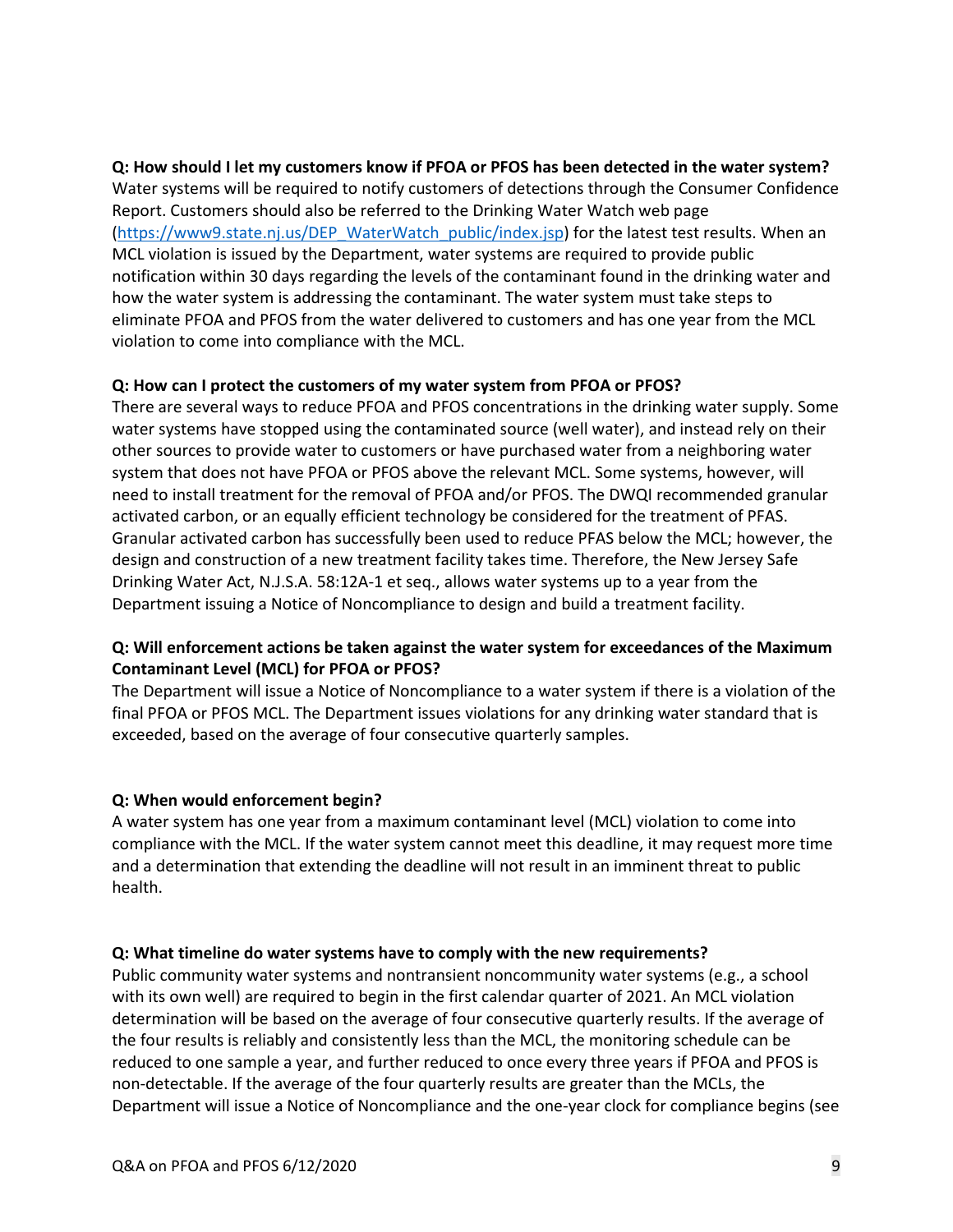above). Many water systems voluntarily take sources out of service prior to being issued a Notice of Noncompliance.

## **Q: What resources does the Department provide for testing?**

The Department does not provide resources for testing. It is the responsibility of the water system to test its system water using a NJ certified drinking water laboratory.

## **Q: What treatment can be used to remove PFAS?**

Granular activated carbon or an equally efficient technology was recommended by the Drinking Water Quality Institute (DWQ). Granular activated carbon has been shown to be effective at reducing PFOA, PFOS, and PFNA to below the MCLs in drinking water.

## **Q: Will our water system have to remediate?**

Public community or nontransient noncommunity water systems with exceedances of the MCLs will have to take steps to eliminate or reduce levels of PFOA and PFOS to below the MCLs. This can include treatment or use of alternative water sources.

## **Q: What financial resources are available to public water systems with detections above the Maximum Contaminant Level (MCL)?**

Financial resources are available to community water systems and nonprofit noncommunity water systems with PFOA or PFOS through the Drinking Water State Revolving Fund (DWSRF) loan program. In general, the base package consists of a 50% Department interest-free loan and 50% NJ I Bank (formerly NJ Environmental Infrastructure Trust) market rate financing for allowable costs for eligible publicly-owned water systems, and a 25% Department interest-free loan and 75% NJ I Bank market-rate loan for eligible privately-owned water systems. Eligible small systems serving 10,000 people or fewer may apply for a loan for up to \$1 million allocated as follows: 50% project costs as principal forgiveness, 25% Department zero interest loan, and 25% NJ I Bank market rate loan. For more information on the Water Bank loan program, see [https://www.state.nj.us/dep/dwq/mface\\_njeifp.htm.](https://www.state.nj.us/dep/dwq/mface_njeifp.htm)

In addition to funding resources through the DWSRF loan program, public water systems that document that they have been damaged by discharges of PFOA or PFOS may be eligible for funding by filing a claim with the Spill Compensation Fund. Please see the following questions and responses.

# **Q: Can I file a Spill Compensation Fund claim for PFOA and PFOS?**

Because both PFOA and PFOS are included on the list of hazardous substances, a public water system may be eligible to file a claim under the Spill Compensation and Control Act for costs associated with mitigating a violation of the PFOA or PFOS MCL. Please see the Processing of Damage Claims Pursuant to the Spill Compensation and Control Act rules, N.J.A.C. 7:1J [\(http://www.nj.gov/dep/rules/rules/njac7\\_1j.pdf\)](http://www.nj.gov/dep/rules/rules/njac7_1j.pdf) for eligibility requirements. Simply submitting a claim does not guarantee payment. There are many factors that the claimant must satisfy before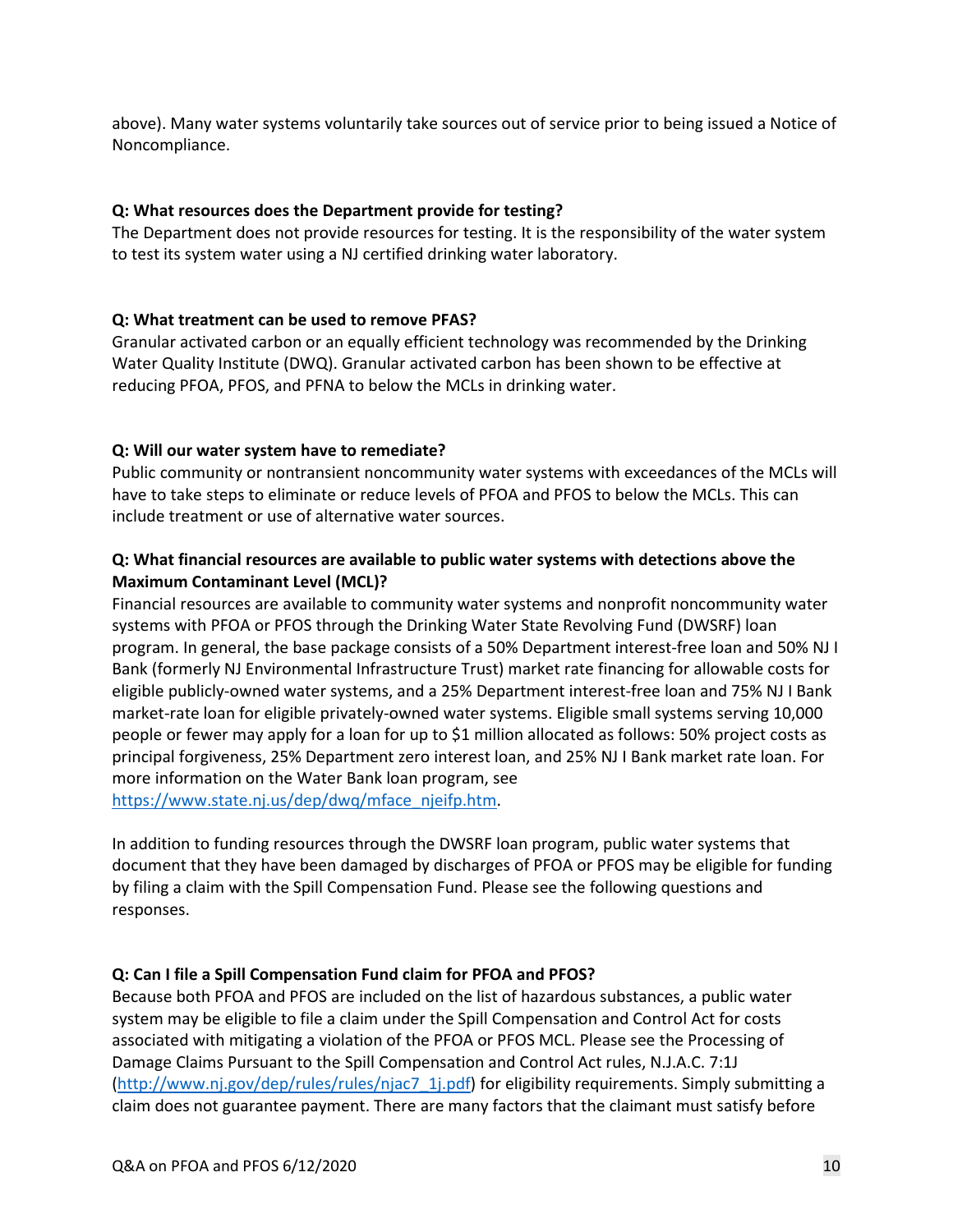the Spill Compensation Fund will approve a claim. Claims are also subject to the availability of funds. The Spill Compensation Fund provides reimbursement on eligible claims for only those damages that were incurred after the date of adoption of the MCLs and the inclusion of the compounds on the List of Hazardous Substances. Reimbursement will not be made for any treatment that occurred prior to promulgation of the MCLs and listing as hazardous substances. As with all Spill Compensation Fund claims, the one-year statute of limitations will begin to run after the date of discovery of the damages. A claim may be submitted before all damages are quantified.

# **Q&A on PFOA, PFOS, and PFNA - Private Well Owners**

### **Q: What is required under the new amendments to the Private Well Testing Act?**

Starting December 1, 2021, the amendments to the PWTA Rules, N.J.A.C. 7:9E, require all wells that are sampled as part of a real estate transaction, and all wells sampled in order to comply with the lessor requirements of the PWTA, to be analyzed for PFOA, PFOS, and PFNA. The PWTA Rules require the testing of untreated water, even if the treatment is installed.

## **Q: I am selling my house. How much is it going to cost me to sample for these new compounds?**

The Department estimates the cost of the analysis (EPA Method 537) for the group of PFAS that includes PFOA, PFOS, and PFNA is approximately \$300.00 total per water sample. The Department expects the cost for sample analysis to decrease, as more laboratories become certified by the Department for analysis of these contaminants and as market competition increases.

### **Q: Will the lab tell me my water test results?**

The laboratory is required to report any test results to the person who requested the test, on a New Jersey Private Well Water Test Reporting Form [\(https://www.state.nj.us/dep/watersupply/pdf/pwta](https://www.state.nj.us/dep/watersupply/pdf/pwta-reporting-form-fill.pdf)[reporting-form-fill.pdf\)](https://www.state.nj.us/dep/watersupply/pdf/pwta-reporting-form-fill.pdf) provided by the Department. The reporting form will show how the well water results compare with State and federal drinking water standards. For PWTA parameter standards, visit [https://www.state.nj.us/dep/watersupply/pwta/pwta\\_list.htm.](https://www.state.nj.us/dep/watersupply/pwta/pwta_list.htm) For all drinking water standards, visit [https://www.state.nj.us/dep/watersupply/pdf/dw-standards.pdf.](https://www.state.nj.us/dep/watersupply/pdf/dw-standards.pdf)

**Q: If the well water does not meet one or more of the drinking water standards, can the property sale be completed? Does the water have to be treated before the property is sold or rented?**  The PWTA does not prohibit the sale of property if the water fails one or more drinking water standards. The PWTA mainly ensures that all parties to the real estate transaction know the facts about the well water so that they can make well-informed decisions. It is possible that mortgage companies, local health departments, or purchasers may require treatment of the water in some cases.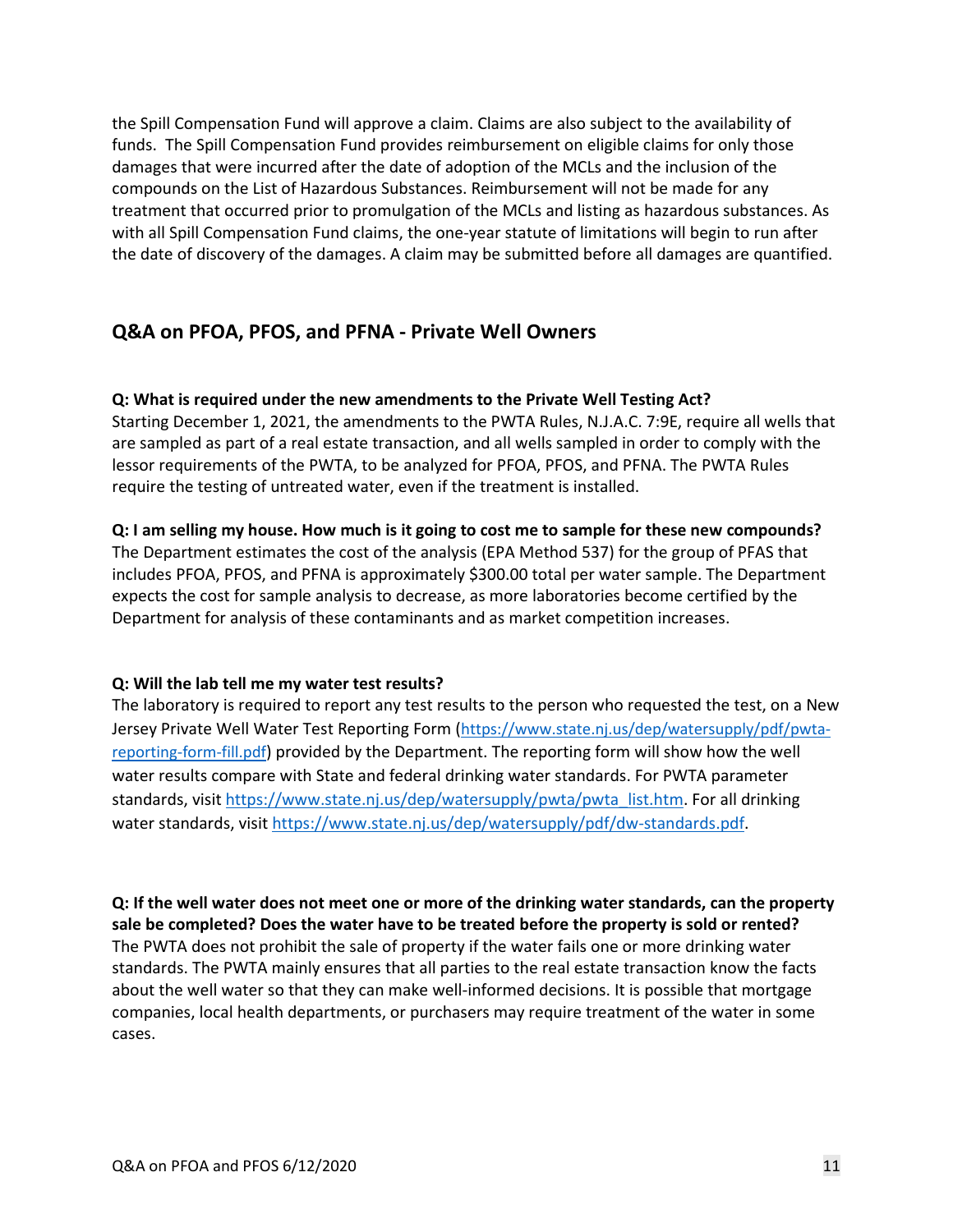## **Q: If a well fails to meet one or more of the standards, will the Department make that information public?**

No. The laboratory is required to provide a copy of the test results on the New Jersey Private Well Test Reporting Form to the person who requested the testing. In addition, the laboratory is required to report the water test results to the Department electronically. The Department in turn notifies the local health authority of test results that exceed the standards. Both the Department and the local health authority are required to keep the address of tested wells confidential. In some situations, the local health authority has the discretion to notify nearby well owners of the reported presence of a PWTA parameter in a private well so the nearby well owner can test for the parameter of concern if desired. Lastly, the Department may provide general compilations of water test results data collected from private well owners that may be identified by county and municipality or other appropriate areas of delineation.

## **Q: What are the types of home drinking water treatment devices available, and which are generally effective for PFAS contaminants?**

If you learn that PFOA or PFOS is present in your water and wish to avoid exposure, home water treatment devices are available that can reduce levels of these contaminants. Granular activated carbon (GAC) filters have been shown to be effective for the reduction of PFAS.

For more specific information regarding the effectiveness of these treatment devices, the Department recommends visiting the National Sanitation Foundation (NSF) International website, [http://www.nsf.org/.](http://www.nsf.org/) NSF International is a non-profit organization that provides information to consumers and ranks drinking water treatment devices for their inherent effectiveness for specific contaminants.

## **Q: If the well water does not meet one or more of the drinking water standards, what type of assistance from the State is available for treatment?**

Generally, homeowners are responsible for installation and maintenance costs that are incurred concerning their potable private well water. However, there are two State programs that may be available to homeowners for financial assistance if specific eligibility requirements are met.

The Spill Compensation Fund administered by Environmental Claims Administration within the Department offers help to innocent parties suffering from direct or indirect damages resulting from the human-caused discharge of a hazardous substance. A property owner may file a claim for reimbursement for most of the expenses incurred to install a treatment system for a potable well or to connect to a public water supply due to the well water being impacted by a discharge of a hazardous substance. Claimants have one year from the date they learn they are damaged to file a claim. If the claim involves contamination in a private well, the contaminant must have a ground water quality standard or MCL and be listed on the List of Hazardous Substances. Anyone who purchases a property with known human-caused contamination in the water supply is not eligible for filing for a Spill Compensation Fund claim. There are specific eligibility requirements and guidelines for filing claims with the Spill Compensation Fund. For more information, please contact the NJDEP-Environmental Claims Administration at 609-984-2076 or visit its website at [https://www.nj.gov/dep/srp/finance/eca.htm.](https://www.nj.gov/dep/srp/finance/eca.htm) You may write to the ECA: NJDEP-ECA/Spill Fund, Mail Code 401-06J, P.O. Box 420, 401 E. State Street, Trenton, N.J. 08625-0420.